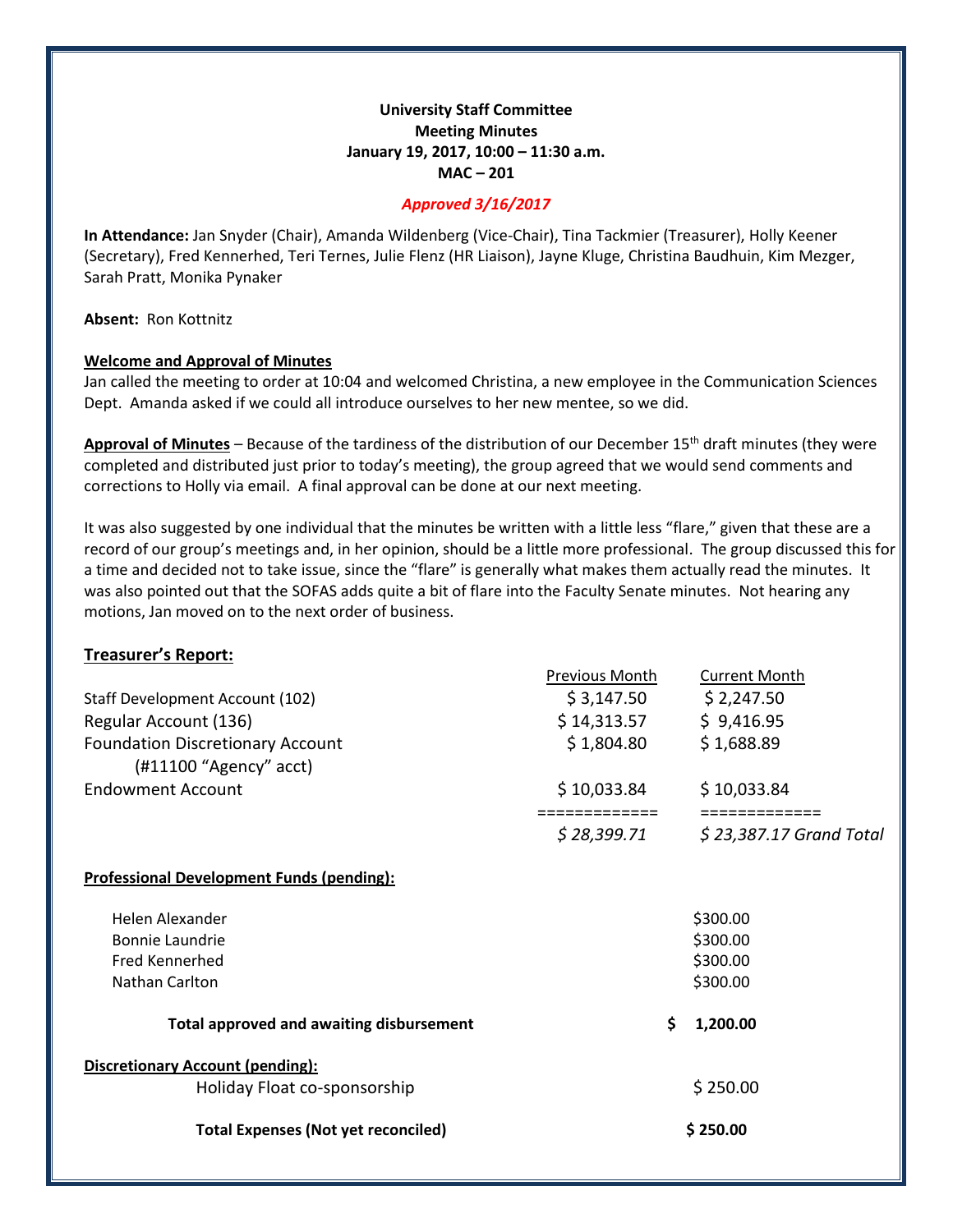The group expressed its continued confusion regarding the numbers coming out of Advancement. What is the difference between "book value," "Market value" and "earnings available to spend?" Why do these numbers not seem to compute? Is it possible to get a better explanation from Advancement? It was suggested that we have Kelly from Advancement come to a meeting to talk to us about these funds. No decision was made either way.

## **HR Update**

- **University Staff Performance Evaluations** It's that time of year again for annual evaluations. Completed evaluations are due by Friday, March 24, 2017. Our blog post has links to the forms and a presentation to familiarize yourself with the process. If you have questions, contact our office.
- **Supervisor Trainings**  HR has planned two Supervisor training sessions. The first is Supervising for Success: Effective Management for the UW-Green Bay Workforce (formerly called Supervisor Bootcamp). This is a twoday session being held on Tuesday, April 11 and Wednesday, April 12, 2017 in the 1965 Room, and is designed for new supervisors or those who have not gone through a supervisor training program before. The second training is Supervising for Success for the Experienced UW-Green Bay Supervisor and these sessions are geared towards those in upper level Leadership roles across campus (Dean/Division Head or higher) and those who have already attended the two-day course. These sessions begin in February and go through December. For more information on either of these sessions, please contact HR or see the associated blog post.
- **New I-9 Form –** Reminder to start using the new I-9 ASAP. Deadline to use new form is January 22, 2017. Thank you to all who attended our training. If you were unable to make it, please contact Jenny Charapata. On our blog, you will find a post entitle[d Form I-9: Troubleshooting Access on Certain Browsers](http://blog.uwgb.edu/hr/2017/01/form-i-9-troubleshooting-access-on-certain-browsers/) which will hopefully help those who are having issues when using the online version of the form.
- **Employee Handbook-** The ASC has voted on the handbook and it was passed at their recent assembly. Please forward any feedback on the handbook to Jan by 1/26. She will then forward our compiled feedback to Christine by Friday 1/27. She will be in touch about next steps in the roll out process.
- **Workplace Expectations Policy –** Final policy was codified. Will be disseminated as part of the new handbook roll out.
- **Compensation and Pay Plan Policy –** Work is being done on a finalized draft of a compensation and pay plan policy and will be coming to governance groups for review soon.

### New Employees:

- **Financial Specialist Senior** Facilities: Incumbent Melissa Huckabee Mary Kujawa was hired and started on 1/9/17
- **Custodian (2nd Shift)** Operations: Incumbent **–** Connie Austin Steven Walter was hired and will start on 1/30/17
- **Facilities Maintenance Specialist** Facilities: Incumbent –Adam Calewarts Craig Loberger has been hired and started 1/6/17
- **Academic Department Associate –** Community Sciences PEA/DJS: Incumbent Katie Stilp Christina Baudhuin was hired and started on 1/9/17
- **University Services Associate 2** NAS: Incumbent Sara Krouse Jane Laurin was hired and started on 1/9/17
- **IS Resources Support Technician Senior** Financial Aid: Incumbent Julie Jubin Search failed

# Positions Being Recruited:

- **Student Status Examiner – Associate (Two Vacancies)** Admissions: Incumbents Kathleen Mertens and Raelynn Bohrmueller
- **Police Officer** Public Safety: Incumbent Nick Dennis
- **Inventory Control Coordinator** Institutional Support: Incumbent Al Cartwright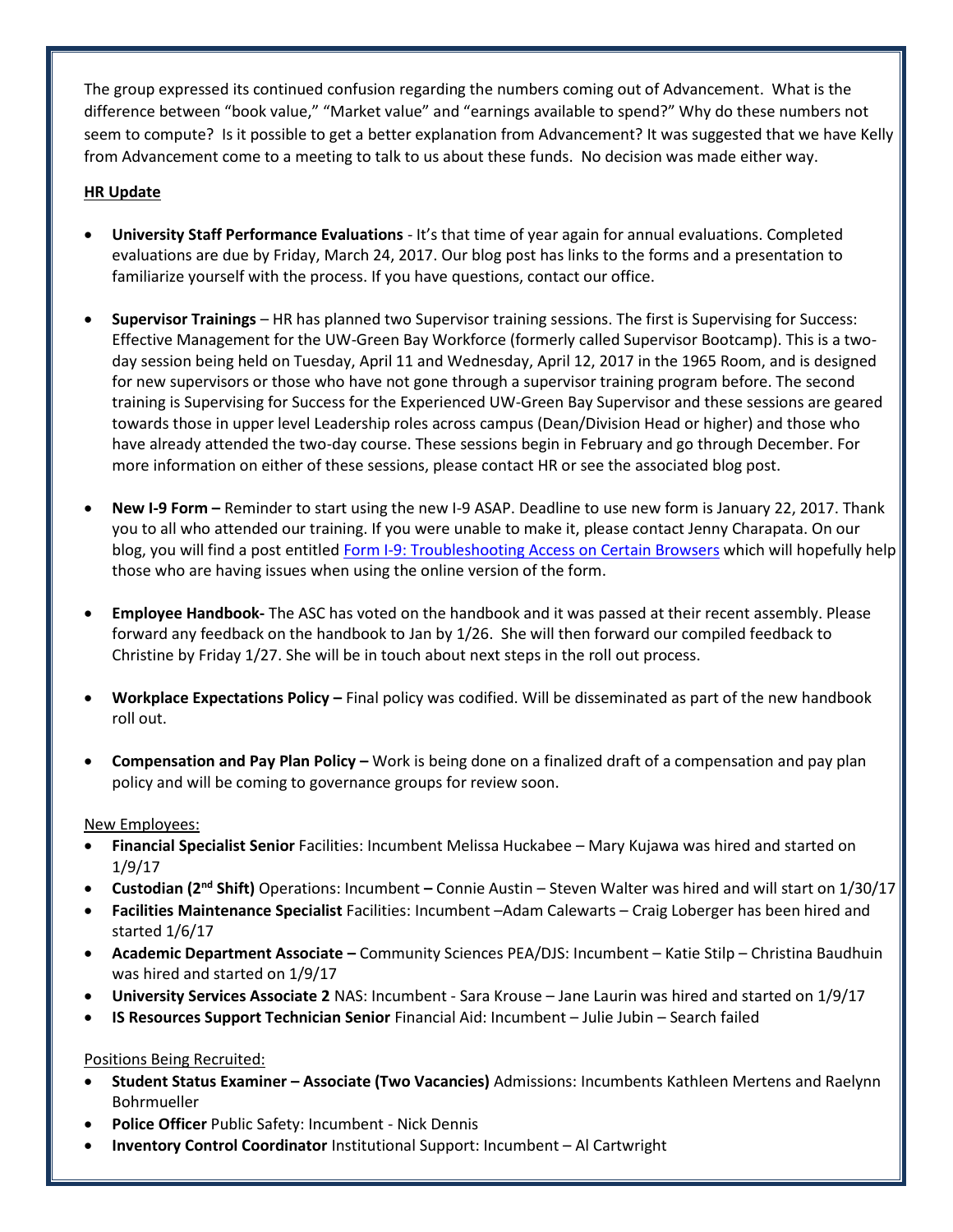# **Elections Committee**

The Elections Committee (Holly) is moving into its Spring Election season. They will be meeting on Monday to approve the Personal Preference Survey which SOFAS would like to distribute on February 15<sup>th</sup>. The tentative schedule for the election process this spring is as follows:

Preference Survey distributed – February 15th Survey deadline – February  $24<sup>th</sup>$ Ballot distribution – March  $6<sup>th</sup>$ Ballot Closes – March  $10^{th}$ 

Jan reminded the committee that we had agreed to ask the SOFAS (Steve Meyer) to write a letter to all supervisors asking them to support shared governance by encouraging their employees to take part in the preference survey and become active members on committees. It is hoped that Steve could send this letter out just prior to the distribution of the preference survey so all university staff members could feel comfortable completing the survey and volunteering.

A question was raised as to whether our HR liaison could run for committee membership. Answer: yes. If our liaison becomes a voting member, HR would then be able to appoint someone else as liaison.

# **Personnel Committee**

Brenda Beck is our new member. They have not had a meeting yet. No report or updates.

# **Professional Development Committee**

- The recent Comedy City workshop was well attended.
- Ben Fauske's Joint workshop is scheduled for March 16<sup>th</sup> morning and afternoon sessions. These sessions are not tied together so you can attend both sessions or just one. The title of the session is: Coaching by Performance. The morning session currently conflicts with our USC meeting on the morning of the 16<sup>th</sup>. This was discussed and Teri determined that the committee will revisit the scheduling of this with ASC.
- It was suggested that we have another comradery happy hour.
- The May joint workshop is still pending. Suggestions are welcome.
- Next year's conference has been scheduled. Save the date: Friday, October 20<sup>th</sup> at Tundra Lodge
- $\bullet$  Our winter social is scheduled for Groundhog Day (Thursday, February 2<sup>nd</sup>) at Stillmank Brewery on Henry Street. The committee will be providing the taco bar but drinks will be "on your own."
- The Summer gathering/year-end party was discussed. The committee will get to work on this event.

### **Univ Staff System Rep Report**

No Ron. No update. Jan mentioned that the UW System telepresence group was sent a document to look over regarding US shared governance principles. Jan will check with Ron to get a status update on the development of this document. It is being developed for use by all governance groups to define the University Staff governance group.

### **Campus Shared Leadership Group**

There has been no activity.

### **Awards & Recognition (A&R)**

No one from committee was in attendance today but Holly indicated that the call for the nominations has gone out for the Founders Awards. Deadline for nominations is March 6<sup>th</sup>.

### **Legislative Affairs Committee (LegAff)**

This committee has been disbanded.

### **Library Advisory Committee (LAC)**

This committee has been disbanded.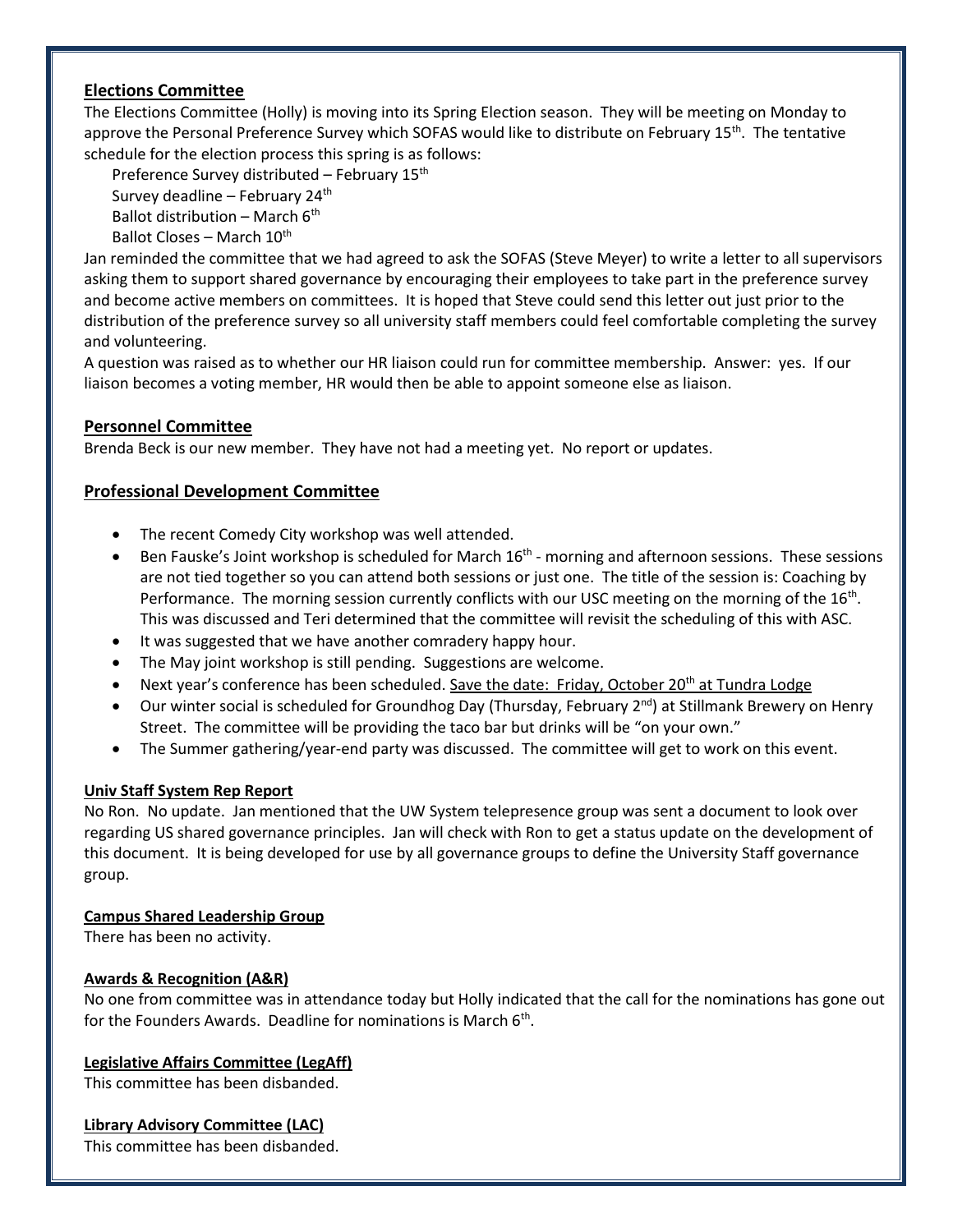### **Facilities Management Committee (FMC)**

This committee has been disbanded.

# **Committee on Workload and Compensation (CWC)**

The committee has not met so there is nothing to report. However, Jan did mention that there "may" be rumblings out there about the necessity for this committee. Steve Meyer asked Jan if she had heard anything "on the wind." Jayne also indicated that there was a discussion at the last meeting about the committee's relevancy, but no action was taken.

## **Learning Technology Collaboration Committee (LTCC)**

The committee has met. Nothing to report.

# **University Committee (UC) / Faculty Senate Report**

The UC and Faculty Senate have been really busy. The UC met last night. During this meeting the Provost shared the not-so-good news that we are still not out of the woods in terms of our budget. Enrollment has gone up but revenue has not. Campuses may also need to cover up to half of the compensation plan if it goes through. Yes, we are still in a budget crunch.

The UC is also having quite the to-do on the 24-hr credit workload policy. They're discussing what goes into the definition of credit load. The colleges don't all agree on how this should be handled so it is taking quite a bit of time to come up with a proposal. They are also still working on the annual review policy. The Post-Tenure review policy has been passed through System.

Tom Kujawa met with the group to discuss campus security. There is security and awareness training available for anyone who would like to learn more about handling disruptive situations. Public Safety is also willing to come into any of the offices to point out security issues and possible solutions. The UC are also looking at the possibility of supporting the "Fund the Freeze" resolution. This will be a future order of business.

The next Faculty Senate meeting has been cancelled. The UC does not feel they have enough business to warrant a meeting at this time.

# **University System Teleconference**

The January teleconference has been cancelled.

# **OLD BUSINESS**

### **Emeritus Proposal**

Amanda will be sending out a meeting invitation to the USC and anyone else who is interested in discussing the Emeritus proposal. If you would like to be a part of this discussion, please send Amanda an email. Holly notified the group that the Emeritus reception will no longer be held in February but will be combined with the Campus Cookout in May. Feel free to share this information should anyone ask.

### **Other Items**

Jan sent out the link to the Employee handbook revisions. Please review this document for "red flags" and send Jan your comments. In the future, our By-Laws document will include a link to the employee handbook and vice versa. All employee policies will be housed on the HR website.

Website committee: Tomorrow is their first Kentico training.

SEOTY Request for funding: Alan Voelker requested funds to support the Student Employee awards again this year. Amanda moved to approve funding in the amount of \$250 / Fred seconded the motion. Funding was approved unanimously.